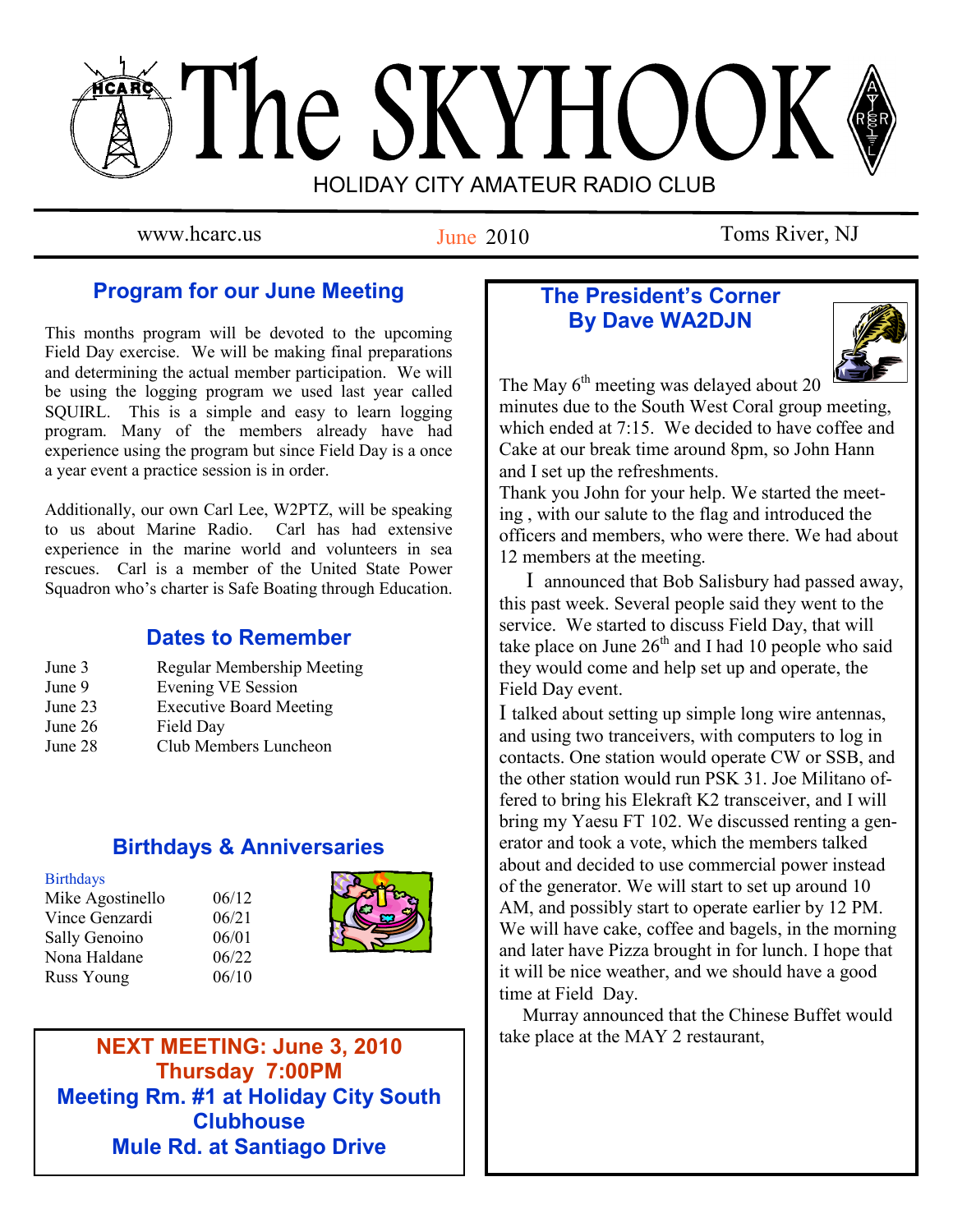On Wednesday July  $14<sup>th</sup>$  at 12 noon, located off of route 571 in the Pathmark, Home Depot shopping center.

The Raritan Valley ARC, W2QW, will be holding their hamfest on June 19, 2010. The location is in Piscataway the same location as in the past few years. A group of us will be going so if you are interested in going please let myself or Larry know and we can make up a car pool. It is likely we will be leaving the club house around 7:30 AM that morning. Check QST for more information.

 Carl Lee volunteered to speak on Maritime equipment at the at June meeting. It sounds like an interesting topic. I will be away June  $3<sup>rd</sup>$ , but will be at the Field Day event.

73

Dave Ottenberg

# **Club Chinese Buffet Luncheon**

We are planning a club visit to the MAY Buffet 2 on Wednesday, July 14th, at 12 noon. A private room is reserved for our Holiday City Group. The lunch cost is \$7.05 including tax and drinks.

 Location: Indian Head Plaza- which is the same location as Home Depot and Pathmark. It is at the intersection of Rt. 571 and Rt. 9. Entrance on Rt. 571.

 Reservations can be made at the June and July meetings. A one dollar deposit is requested when you reserve. (To be used for the group tip at the luncheon.) If you can't reserve at a meeting, call Murray at 732-505-6860 to make a phone reservation.





## **HCARC Official Badge Ordering**

The club's official badge maker is the Capital Engraving Co. in Longview, WA. To order a badge, simply call Capital at 1- 800-628-4985 after 1PM M-F. All that is required is to give your call and first name and your mail address. Use your credit card to pay. Cost is \$12.50 plus \$2 S&H. Al Ross WA7UQE will take care of you and create an official logo and club name on your personal badge.

#### *Our VE Crew*

Murray KD2IN, Bill AC2F, John K2JWH, Ed W1EAP, Larry K2QDY, Jamie W2QO, John KQ4WR, Stan KB2PD Steve N2WLH, Kevin W2FA, Ed WA2NDA.

#### **CLUB COMMITTEES**

*Refreshments:* John K2WJH, Carl W2PTZ *www.hcarc.us Webmaster*: Steve N2WLH, Kevin W2FA *Publicity:* Ed W1EAP *Programs*: Vacant *Sunshine*: Ed W1EAP *Event Food Committee*: Vacant *Field Day*: Larry K2QDY *VE Sessions*: Bill AC2F, Larry K2QDY plus the 'crew' *Skyhook*: Larry K2QDY *Funds Raising*: Vacant *Membership*: Bill AC2F

#### HOLIDAY CITY AMATEUR RADIO CLUB Toms River, New Jersey

Vice President Vacant

Web Site www.hcarc.us<br>Dave Ottenberg President Dave Ottenberg WA2DJN 732 505-5953

Secretary Norm Smith W2PXE 732 920-5423 Treasurer Joe Militano KC2QLA 732 657-7092 Executive Board Don Smith W2III 732 505-4821 Executive Board Larry Puccio K2QDY 732 349-2950 Executive Board Bill Haldane AC2F 732 240-7064 Executive Board<br>
Watcher Carl Lee Walley 232 237-2421<br>
Watcher Contract Don Smith Walley 732 505-4821 Don Smith W2III 732 505-4821

Membership is open to all interested persons. Ham license is not required. Dues are \$20.00 per year, payable Jan. 1st . Members joining during the year will have the dues prorated. Family membership \$10.00

------------------------------------------- Meetings are held on the first Thursday of every month, at 7:00 pm. Location: Meeting Room #1 in the Holiday City South Clubhouse. Directions: Go to Mule Rd. and to the corner of Santiago Drive. Turn into Santiago Dr., then into the parking lot in front of the pool. Enter bldg. on right.

> ------------------------------------------ The SKYHOOK is published monthly.

Editor and Publisher: Larry Puccio K2QDY phone: 732 349-2950 E-mail lpuccio1@comcast.net<br>Send all newsletter items to: Larry Puccio 22 Sabinas Street Larry Puccio 22 Sabinas Street Toms River, NJ 08757-6445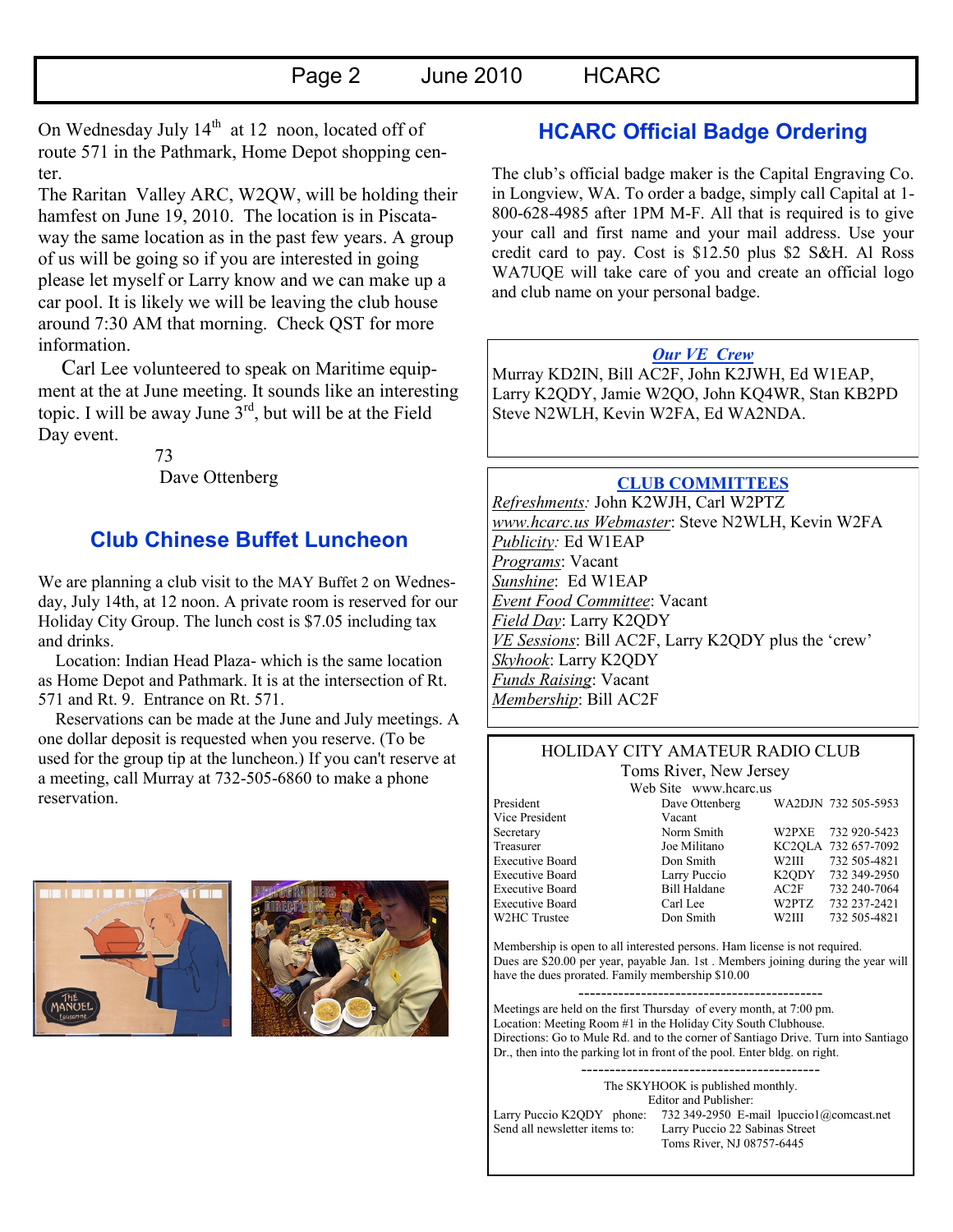# **Should You Use LoTW? By Urb LeJeune, W3DEC**

Logbook of the World (LoTW) is an ARRL initiative attempting to alleviate the high cost of QSLing when qualifying for ARRL sponsored awards. There is a persistent rumor that LoTW contacts will soon count for Island on the Air (IOTA) awards but there has been no official announcement.

Many operators think LoTW is only for DXer and contesters only. That's not true although the majority of current LoTW participants are either DXer or contesters. We hams have one thing in common: We want to make contacts. Participation in nets permits a layback approach to making contact. However, contacts with LoTW participants can be more desirable than contacts with non-participants. It's the desirability difference between living in NJ and living in UT!

There are many people working on the ARRL Triple Play Award which requires SSB, CW and Digital contacts with all 50 states. The kicker is that all 150 contacts must be confirmed on LoTW, no paper QSLs need apply.

All ARRL awards can now be earned with LoTW contacts, including WAS and its derivations such as 5BWAS and endorsements for different bands and modes. If you participate in the LoTW program a QSO with you becomes much more desirable. Most modern logging software support LoTW uploads. I use DX Keeper by DX Labs.

http://dxlabsuite.com/

It's one of a suite of 5 free programs. The program allows uploading to LoTW with two mouse clicks.

If you like to receive QSL there is no reason not to continue even if you're using LoTW.

To paraphrase an old commercial, "you don't have to be a DXer or contester to enjoy LoTW!"

Urb, W2DEC

# **How to Request Military Service Records or Prove Military Service Provided by Ed Picciuti, W1EAP**

Do you want copies of your service records? Here is a way to obtain copies of most of your military records Military personnel records can be used for proving military service, or as a valuable tool in genealogical research. Most veterans and their next-of-kin can obtain **free** copies of their **[DD Form 214 \(Report of Separation\)](http://www.archives.gov/veterans/military-service-records/dd-214.html)** *and other military and medical records several ways:* Access to a computer is needed. It can be at home or even one in your library. I'll describe the steps.

1. Enter the web site in to the address box. **[http://www.archives.gov/veterans/military-service](http://www.archives.gov/veterans/military-service-records/get-service-records.html)[records/get-service-records.html](http://www.archives.gov/veterans/military-service-records/get-service-records.html)**

2. Review all the choices on the left hand column and choose all that are are interest.

3. Complete the questionnaire with as much information as you have available

4. They will supply you with a REF: number keep a copy Print out the REQUIRED signature sheet and mail or fax it in to the supplied address or number.

Important keep copies of what ever you fill out or send back to VA.

I entered the Form on Thursday and faxed the signature form in the same day. I received a email receipt on the following Monday.

It is an example of the government doing a good job for us Thank you for submitting a request to the National Personnel Records Center.

We have received your signature authorization for request number 1-7665383801.

The average response time on the majority of these types of requests is six weeks or less, however, on occasion, a greater response time may be experienced. We service approximately 20,000 requests each week and are working earnestly and successfully at reducing our response time. Our goal is to reduce our response time on these types of requests to ten days or less.

Ed W1EAP